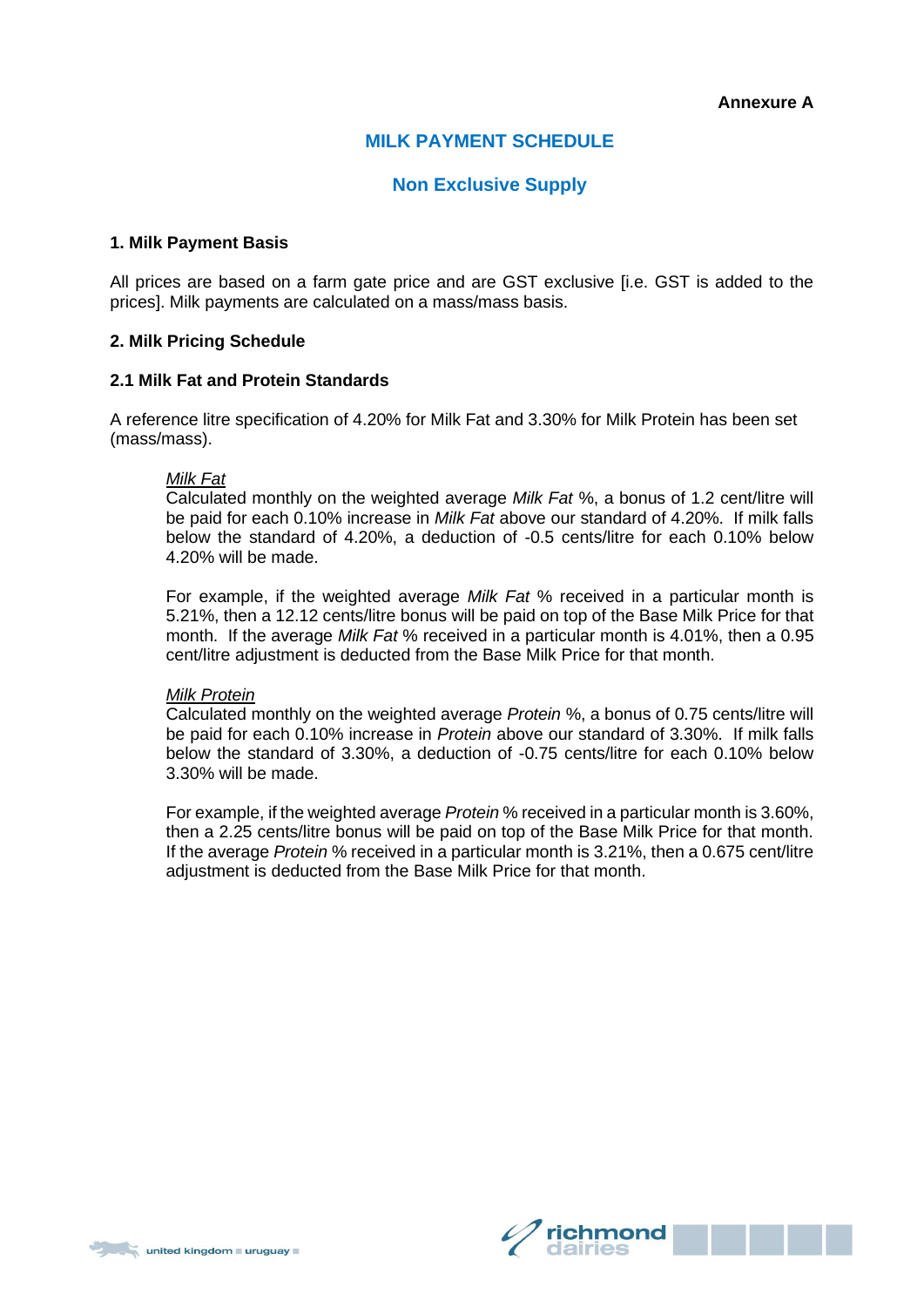# **Annexure A**

|                            | Total Bacteria (Standard Plate Count Method)   |                                                |                                                |                                                |                                                |  |  |  |  |
|----------------------------|------------------------------------------------|------------------------------------------------|------------------------------------------------|------------------------------------------------|------------------------------------------------|--|--|--|--|
| <b>BMCC</b>                | Less than 15,000                               | 15,000 to 30,000                               | 30,000 to 50,000                               | 50,000 to 75,000                               | Greater than<br>75,000                         |  |  |  |  |
| Less than<br>250,000       | $\overline{2}$                                 | 1                                              | 0.5                                            | $-2$                                           | Out of Spec Milk<br>(50% of the base<br>price) |  |  |  |  |
| 250,000<br>to<br>300,000   | 1                                              | 0.5                                            | 0                                              | $-4$                                           | Out of Spec Milk<br>(50% of the base<br>price) |  |  |  |  |
| 300,000<br>to<br>350,000   | $\mathbf 0$                                    | $-1$                                           | $-4$                                           | -8                                             | Out of Spec Milk<br>(50% of the base<br>price) |  |  |  |  |
| 350,000<br>to<br>400,000   | $-1$                                           | $-4$                                           | -6                                             | $-10$                                          | Out of Spec Milk<br>(50% of the base<br>price) |  |  |  |  |
| 400,000<br>to<br>500,000   | $-4$                                           | -6                                             | -8                                             | $-12$                                          | Out of Spec Milk<br>(50% of the base<br>price) |  |  |  |  |
| Greater<br>than<br>500,000 | Out of Spec Milk<br>(50% of the base<br>price) | Out of Spec Milk<br>(50% of the base<br>price) | Out of Spec Milk<br>(50% of the base<br>price) | Out of Spec Milk<br>(50% of the base<br>price) | Out of Spec Milk<br>(50% of the base<br>price) |  |  |  |  |

# **2.2 Quality Payments/Deductions\***

\*Updated January 2014

# **2.3 Bulk Milk Cell Counts [BMCC]**

The result for BMCC is calculated based on the monthly weighted average of all BMCC test results.

The BMCC result for the month will be applied to the quality payments schedule as set out in the Quality Payments/Deductions schedule [point 2.2].

# **2.4 Standard Plate Count [SPC]**

The result for SPC will be based on the monthly weighted average of all results.

The SPC result for the month will be applied to the quality payments schedule as set out in the Quality Payments/Deductions schedule [point 2.2].

#### **2.5 Out of Specification Milk**

#### *Antibiotic Milk*

The Farmer is responsible to ensure that all milk supplied to Richmond Dairies is free of Antibiotics. Therefore, milk that is positive in Antibiotics will not be collected.

If however the milk is collected and found to be positive, the Farmer is responsible for all costs involved in disposing of the contaminated milk and no payment will be made to the farmer for the contaminated milk.



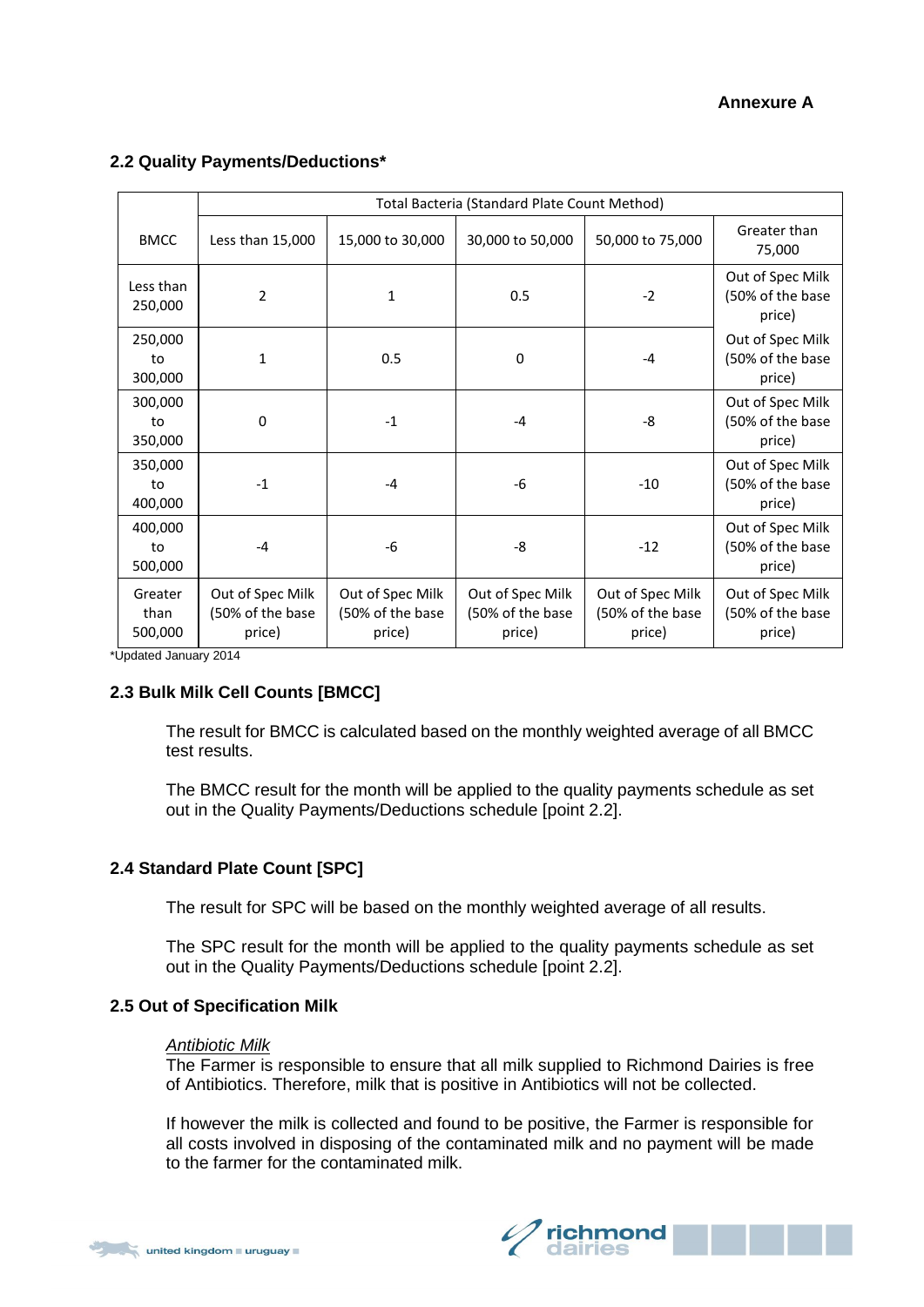Further to this, if further contamination is caused to other milk, then the Farmer is duly responsible for the costs involved in disposing of all contaminated milk.

# *High BMCC / SPC*

Richmond Dairies will not be able to collect milk that is determined to be Out of Specification as set out in the Quality Payments/Deductions schedule [point 2.2].

If however the milk is collected and found to be Out of Specification, the price paid for Out of Specification Milk will be 50% of the Base Milk Price.

No Milk Fat or Milk Protein bonuses or adjustments will apply.

#### *Minimum Milk Components*

The minimum requirements for milk to be collected by Richmond Dairies are 3.2% Milk Fat and 2.7% Milk Protein (mass/mass).

If the monthly weighted average is below the minimum requirements for either fat or protein then the milk is out of specification and will be paid at 50% of the Base Milk Price.

No Milk Fat or Milk Protein bonuses or adjustments will apply.

# **3.0 Freight**

Non Exclusive Milk Supply Arrangements may be on an Ex-farm or Free in Store basis depending upon the location of the farm and the availability of transport. This will be clarified in any final pricing arrangement.

#### **4.0 Milk Levies**

Statutory levies imposed by the Department of Fisheries and Forestry will be deducted each month from the total Milk Payment for the month. The current levies are listed below.

| Cents Per Kg       |        |                                                              |  |        |                   |                               |                  |  |  |  |  |
|--------------------|--------|--------------------------------------------------------------|--|--------|-------------------|-------------------------------|------------------|--|--|--|--|
|                    |        | Dairy Australia for Research and Development   Animal Health |  | Rate   |                   |                               |                  |  |  |  |  |
| Milk fat   Protein |        |                                                              |  |        |                   | Milk fat   Protein   Milk fat | <b>∣ Protein</b> |  |  |  |  |
| 2.8683             | 6.9914 |                                                              |  | 0.0580 | $ 0.1385 $ 2.9263 |                               | 7.1299           |  |  |  |  |

For further details, please contact:

[Australian Government Department of Agriculture Fisheries & Forestry](http://www.daff.gov.au/levies)  Locked Bag 4488, Kingston ACT 2604 Phone: 1800020619 Email:[Levies.Management@daff.gov.au](mailto:Levies.Management@daff.gov.au)

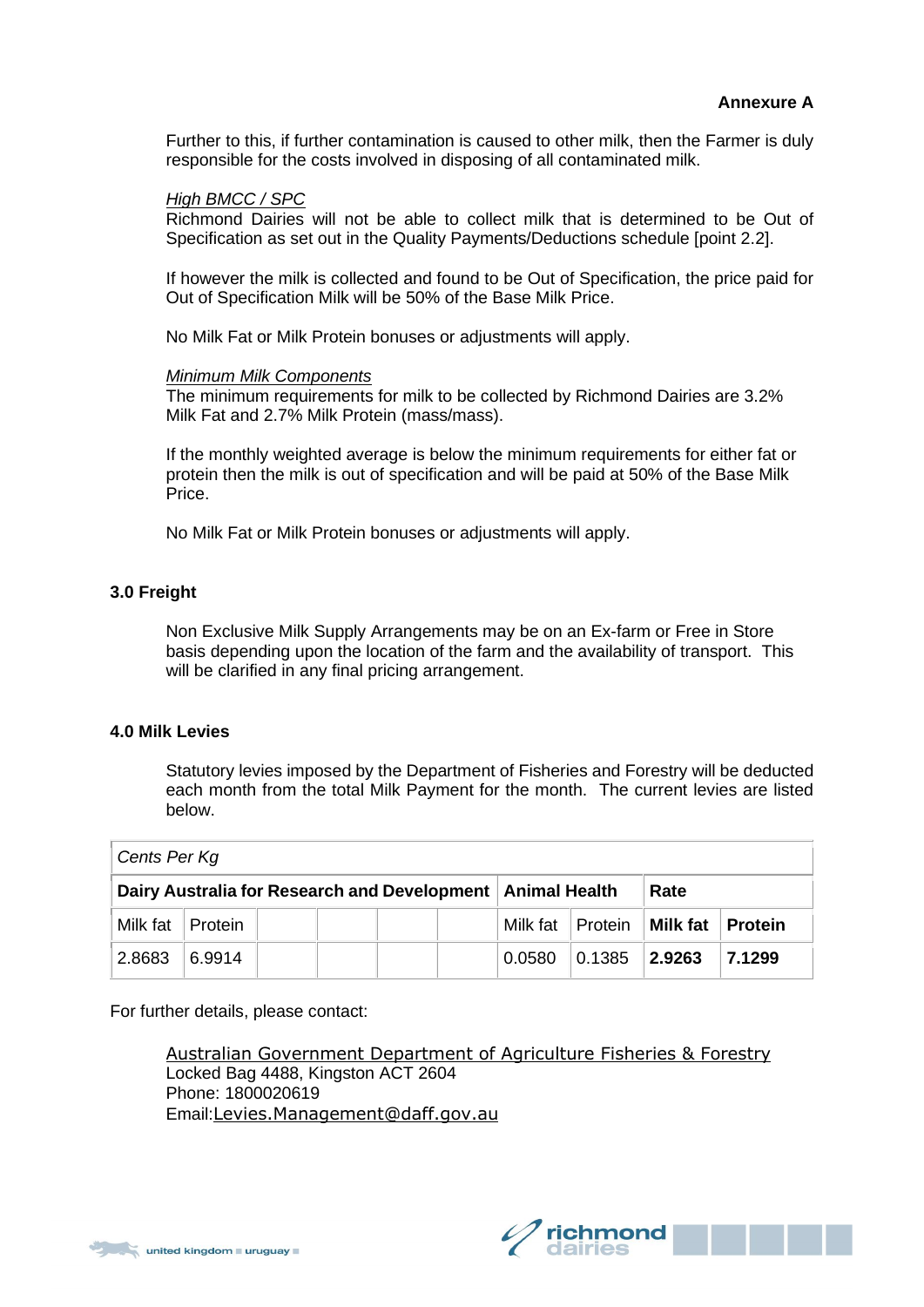#### **5.0 General Policy Matters**

The following points are listed for the information of a Farmer who supplies milk to Richmond Dairies. These policy guidelines are set out to cover a range of possible issues relating to direct milk supply.

### *(1) Exceptional Circumstances*

**- Flooding.** In times of flooding and where access roads to a dairy will probably be denied because of flooded roadways, every endeavour will be made to empty the farm vat/vats prior to such flooding occurring. Likewise, after floodwaters recede, every endeavour will also be made to provide an urgent milk pick up if required.

**- Power loss / spoilage.** In the event of an extended power loss, a farm vat would be emptied of correctly chilled milk [less than 5.0°C] as soon as practicable so as to prevent spoilage of the milk. Should there be fresh warm milk in a vat an assessment will be done to determine the possible use of such milk and how it would be collected. Milk that is spoiled as a result of flooding or power outages and is of unacceptable standard will be disposed of by the Farmer.

# *(2) Milk Collection Timings*

Richmond Dairies in conjunction with the haulage contractor will arrange milk collection times during daylight hours with the possibility of collection also at night. Milk collection times will be arranged so as to avoid collection during what is "normal" milking hours so as to ensure the correct temperature of milk prior to pick up. Richmond Dairies will ensure reasonable consultation with farmers with respect to collection times.

#### *(3) Testing facilities for Antibiotic milk*

Within reason Richmond Dairies will provide a facility near each pickup area whereby Farmers will be able to arrange to have samples of any suspect antibiotic milk (vat or individual cows) tested. The details for contacts and times of this service will be made available to Farmers upon request.

#### *(4) Sour Milk*

Sour milk or other milk, which may be rejected from supply because of a serious non-conformance, will not be collected from the vat. Such milk will be disposed of by the Farmer prior to the recommencement of milking into the vat for future tanker collection.

#### *(5) Milk Quantity and Quality Reports*

Richmond Dairies will provide a report for each milk pick-up so as to confirm the quantity and quality of milk collected. These reports will include for each pick up the volume, temperature at collection, fat and protein test for that collection, SPC and BMCC results.

#### *(6) Timing of Reports*

The documentation to convey these results to Farmers will show the last pick up as well as the progressive results for the month on each communication. It is intended to send these results to each farmer by email or SMS